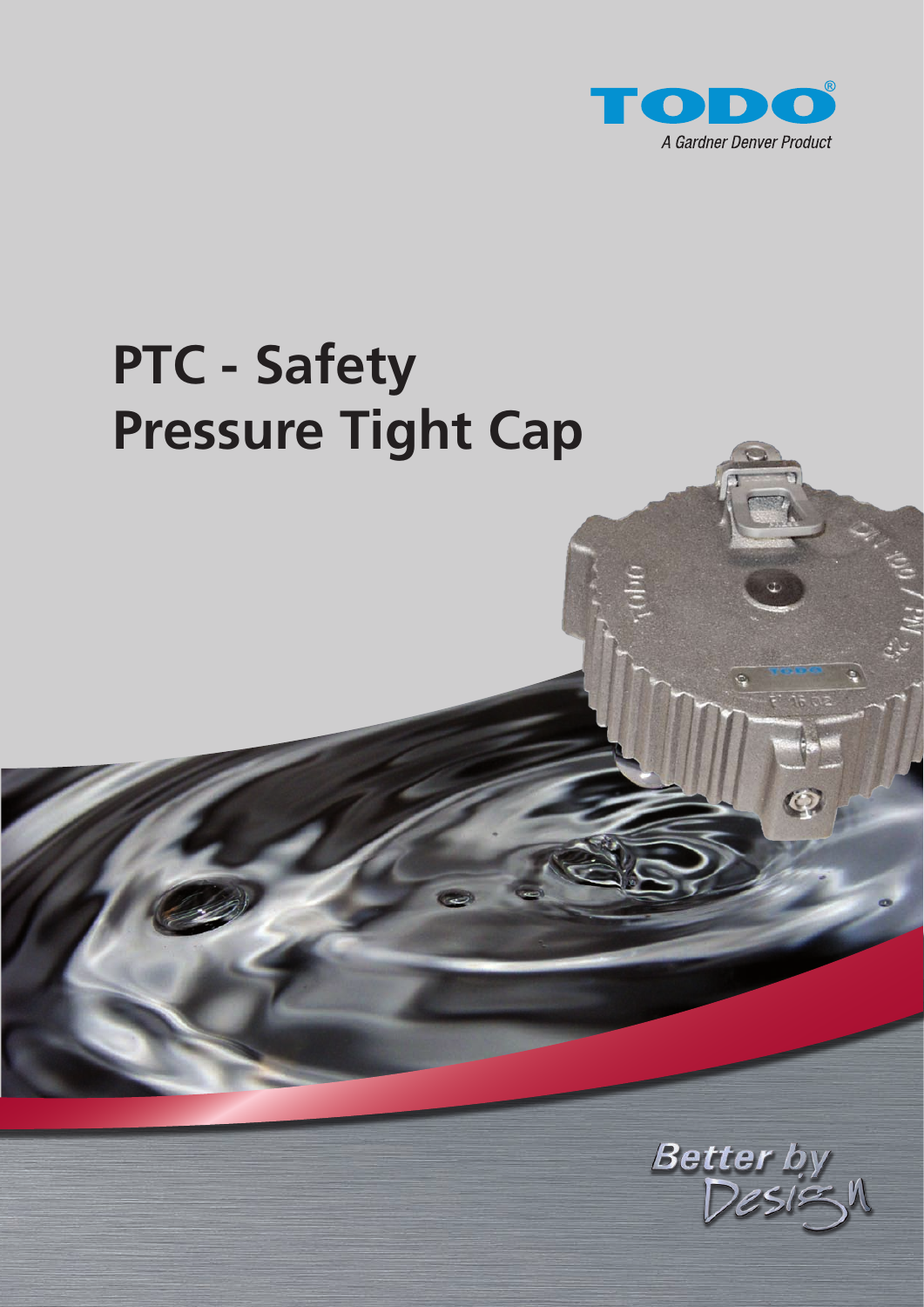### **TODO® PTC - Safety Pressure Tight Cap**

The TODO® PTC is specifically designed to enhance operator safety and containment security in chemical and gas transport.

Designed in close collaboration with leading chemical and gas companies, the PTC offers safety and operational benefits beyond those offered by existing closure technologies.

Should the possibility of an upstream closure leakage occur, the PTC provides identification of a system pressure and will hold this pressure until the problem can be safely resolve

Should the operator still choose to remove the cap it will reduce the static pressure to zero thus preventing the forceful expulsion of the transfer media.



*Approved as third closure for category II product.*

### **Features**

- Pressure indicator. *This feature alerts the operator to the presence of a pressure above 1.0 bar behind the cap and possible failure of upstream closure.*
- Automatic depressurization. *Reduces any static pressure upstream of the cap upon operation. Any other sealing cap or flange may allow removal under pressure with potentially serious consequences for the operator. Removes the possibility of disconnecting the cap whilst under pressure.*
- Customs / tamper seal feature. *The cap operating mechanism will accept all commonly used wire and plastic custom seals.*
- Automatic locking. *The PTC locks automatically in either direction but requires a deliberate action to disconnect.*
- Certified closure. *The PTC is certified as a full second or third closure depending on the application. The cap can be used to replace other closure methods such as valves.*
- Manually lockable. *The PTC can be manually locked using a padlock.*

### **Certificates / Approvals**

- VdTÜV type approval, mark TÜ.AGG.162-93 towards ADR, RID, IMDG and VDI-rules 2440, part 3.3.1.3.
- CE-marked, European directives 97/23/EC (PED) and 94/9/EC (ATEX) compliant.
- TDT approval, mark TDT-UW-30/09 towards ADR/RID in Poland.
- Manufactured under EN ISO 9001:2000.
- Certified towards ISO 14001:2004 and OHSAS 18001:2007.
- Manufactured towards EN 13480 and EN 13445.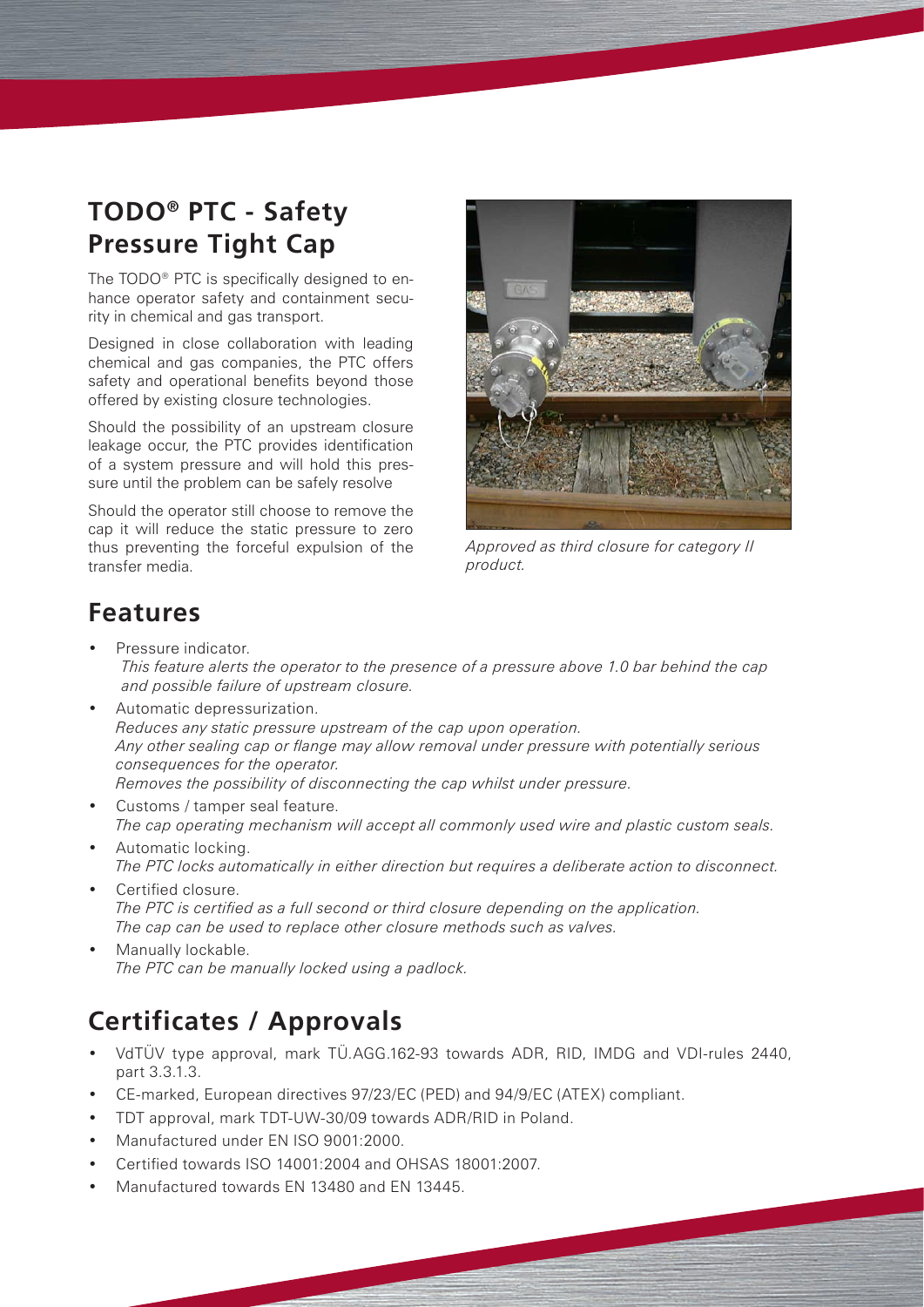

### **Technical Details**

| Sizes:                  | 2" (DN 50), 3" (DN 80) and 4" (DN 100).                  |
|-------------------------|----------------------------------------------------------|
| Materials:              | 316L stainless steel.                                    |
| Seals:                  | FKM (Viton®), EPDM, Nitrile, various Perfluorelastomers. |
| Working pressure: PN 25 |                                                          |
| Test pressure:          | PN 37.5                                                  |
| Compatibility:          | Tank unit caps according to NATO STANAG 3756.            |
|                         |                                                          |

Viton® is registered trademarks of DuPont Performance Elastomers.

## **Safety Pressure Tight Cap Size Range**



**2" (DN 50) PTC 3" (DN 80) PTC 4" (DN 100) PTC**





# **Applications**



*Approved as second closure on the top of tanks.*